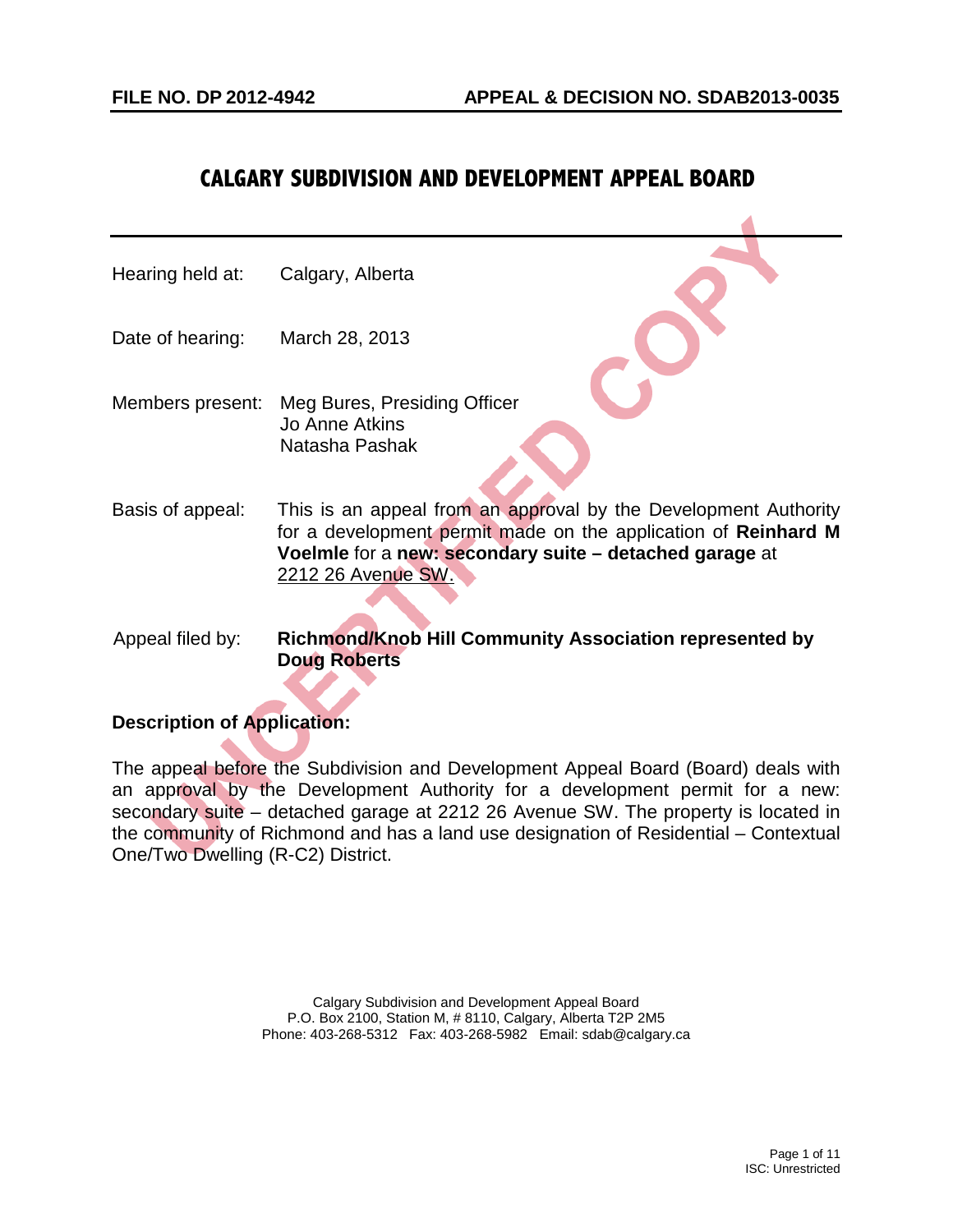# **Hearing:**

The Board heard verbal submissions from:

Doug Roberts representing the Richmond/ Knobhill Community Association, the appellant, in favour of the appeal;

Reinhard Voelmle, the applicant and a co-owner of the subject property, in opposition of the appeal;

Michelle Healey, a co-owner of the subject property, in opposition of the appeal; and Harvey Olsen, the designer of the proposed development, in opposition of the appeal.

## **Summary of Evidence:**

The Board report contains the Development Authority's decision respecting the development permit application and the materials submitted by the Development Authority that pertain to the application, and forms part of the evidence presented to the Board. The Board report contains notice of appeal and any documents, materials or written submissions submitted by the appellant(s), applicant and any other parties to the appeal.

Appendix A attached to this decision contains the summary of evidence from the parties submitted at the hearing and forms part of the Board's decision.

# **Decision:**

In determining this appeal, the Board:

- Complied with the provincial legislation and land use policies, applicable statutory plans and, subject to variation by the Board, The City of Calgary Land Use Bylaw 1P2007, as amended, and all other relevant City of Calgary Bylaws;
- Had regard to the subdivision and development regulations; and
- Considered all the relevant planning evidence presented at the hearing, the arguments made and the circumstances and merits of the application.
- **1. The appeal is allowed in part and the decision of the Development Authority is varied.**
- **2. The development permit shall be issued as approved by the Development Authority subject to the following amendments/ additions to the conditions of approval.**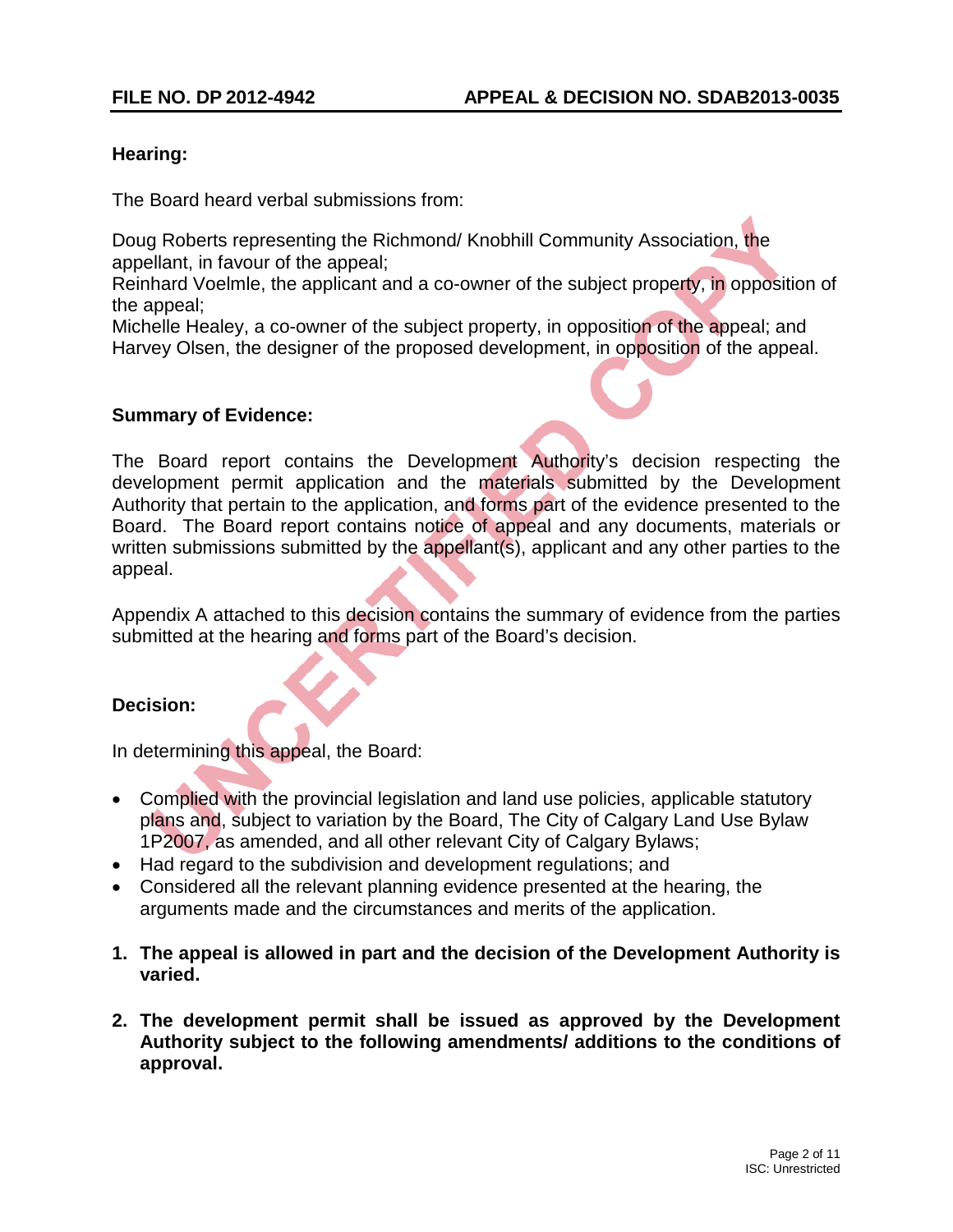# **Conditions of approval**

#### **Prior to release conditions**

- Prior to release condition number one is deleted in its entirety and replaced by the following:
	- 1. Submit a total of four (4) complete sets of amended plans (file folded and collated) to the satisfaction of the Development Authority.

The amended plans shall indicate the following:

- a) The Balcony railing shall be 48 inches high, and consist of translucent glass or other permanently obscured material;
- b) A minimum 2.0 metre high privacy screen on both sides of the balcony;
- c) A minimum of five (5) columnar Aspen trees, which are a minimum height of 4 metres at the time of planting, shall be planted along the west property line; and
- d) A spreading deciduous tree, with a minimum caliper of 75 mm at the time of planting, shall be planted in front of the easterly portion of the balcony.

Please ensure that all plans affected by the revisions are amended accordingly.

In addition to the full sized plans requested above, please submit one  $(1)11 \times 17$  complete set of plans for the purpose of the development completion permit (DCP) process.

# **Permanent conditions**

- The following permanent condition is added:
	- 2.1 The required trees as listed in the prior to release condition number one shall be maintained for the life of the permit. In the event that any of the required trees die, they shall be replaced by the same trees as indicated in prior to release condition number 1 of this permit, within one growing season.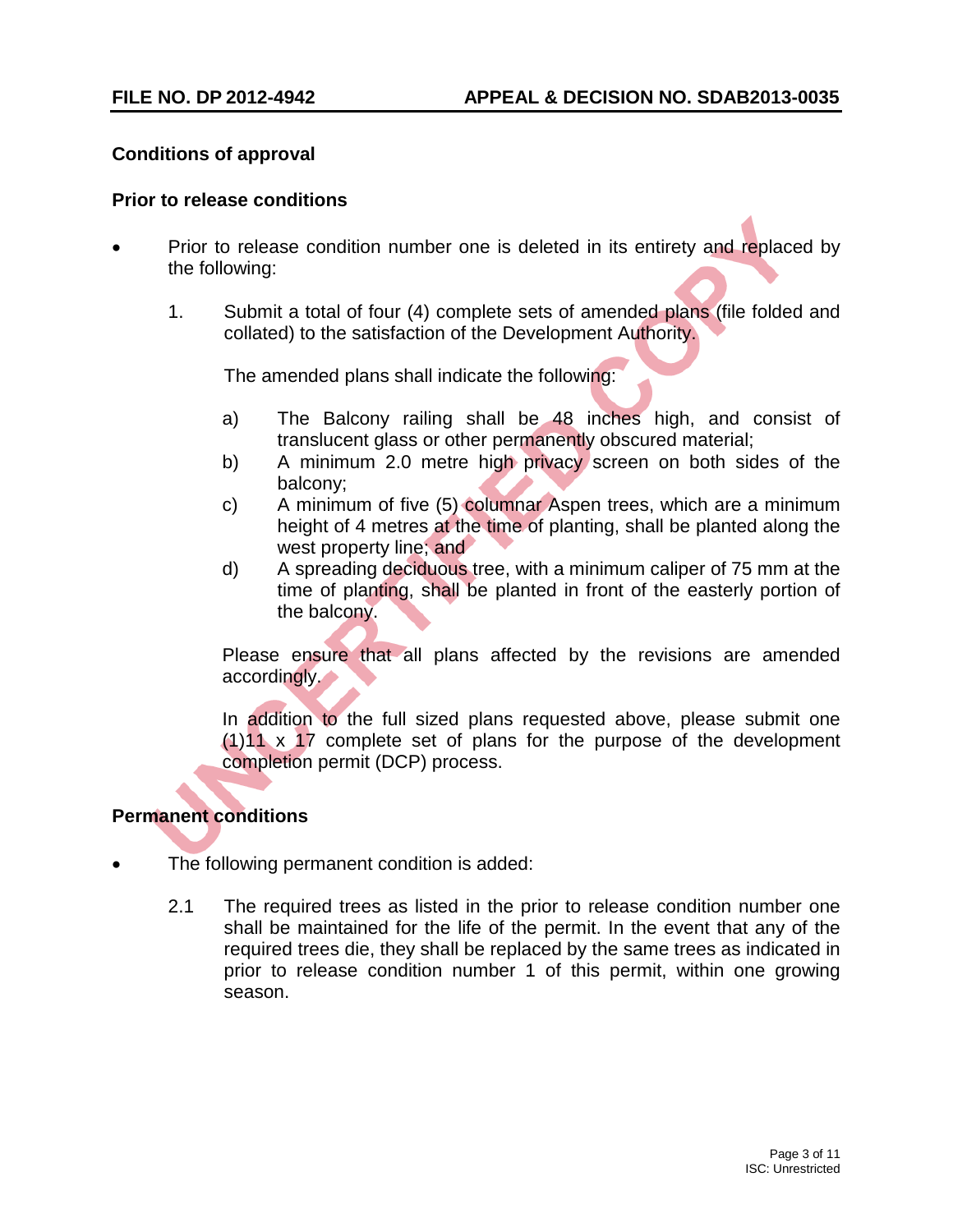# **Reasons:**

1 Having considered the written, verbal, and photographic evidence submitted, the Board notes that the appeal pertains to an approval by the Development Authority of a development permit for a new secondary suite on the upper floor of the detached garage located at 2212 26 Avenue SW. The property has a land use designation of Residential – Contextual One/Two Dwelling (R-C2) District pursuant to Land Use Bylaw 1P2007.

2 The appellant, who represents the Richmond/Knob Hill Community Association, in summary explained that the subject lot is an unusually deep parcel. The proposed secondary suite will have a full width balcony that extends along the second floor of the detached garage size. Large south-facing windows and the balcony will result in overlooking into the rear yards of the adjacent properties to the west and east of the subject parcel. Because this is only the second such development in their community, the community association is concerned with ensuring that and secondary suites in detached garages are developed appropriately, in order to prevent or mitigate potential overlooking issues that would impact adjacent neighbours. Because the Richmond ARP was written in 1986, secondary suites were not contemplated at that time and, as a result, the document is silent regarding any requirements or restrictions for secondary suites in the community. In addition, the appellant submitted that the balcony of the proposed secondary suite would require a 100 percent relaxation, which is contrary to the position of the Development Authority. In the appellant's opinion, the overlooking that would result from the balcony, and the resulting impact on adjacent properties, is therefore a concern. The appellant explained that he is not looking to overturn the approval, but instead requests changes to the proposed development to mitigate the potential for overlooking into adjacent properties. During the hearing the appellant and the applicant agreed upon several changes to the proposed development that would limit or mitigate the potential for overlooking from the proposed secondary suite and balcony toward adjacent properties.

3 The Board has particular regard to the following sections of Land Use Bylaw 1P2007 including but not limited to:

Section 13(112) states:

**(112)** "*private garage*" means an **Accessory Residential Building** or a part of a *main residential building* which accommodates the storage or shelter of vehicles and includes a carport.

Section 35 states:

# **Discretionary Use Development Permit Application**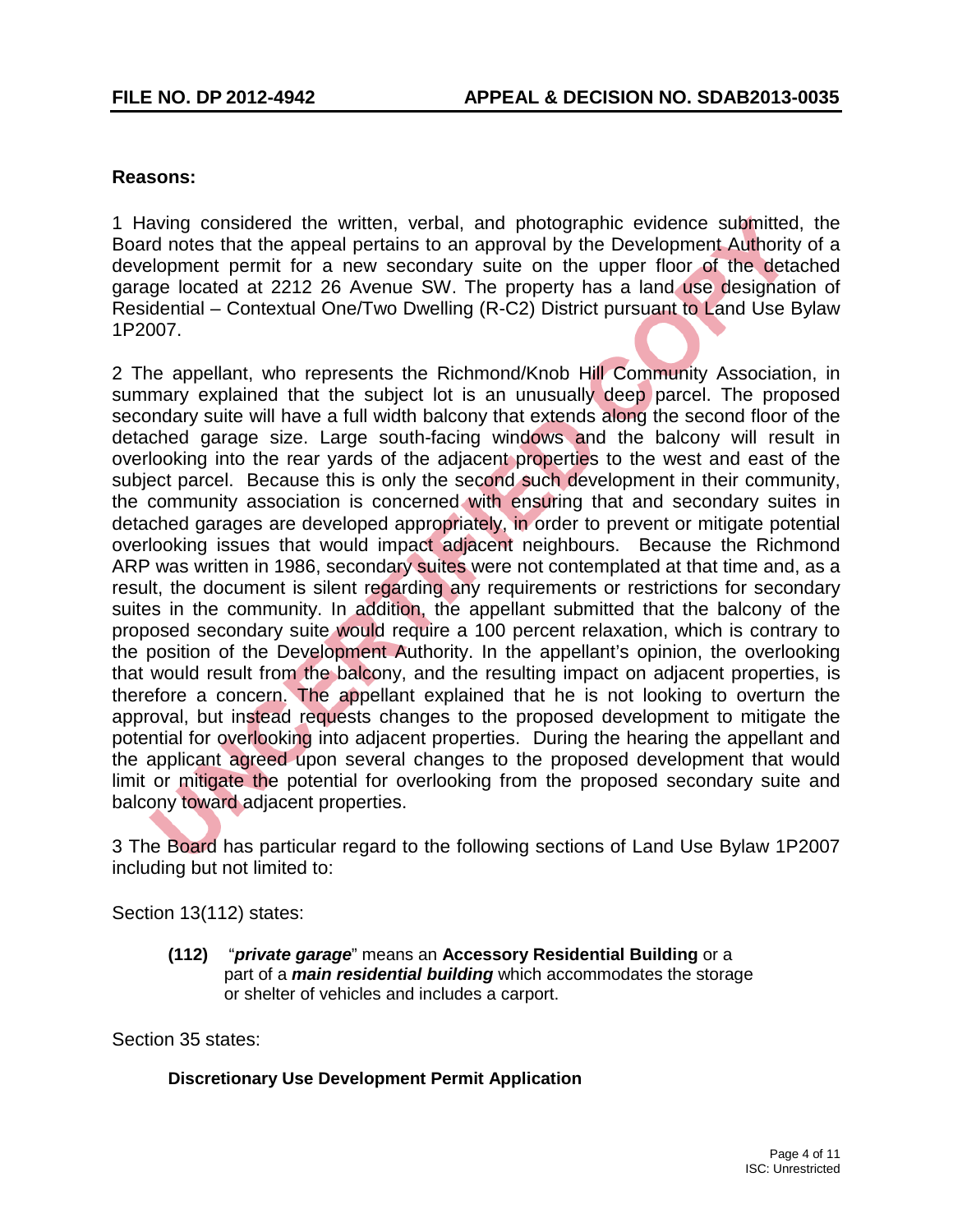- **35** When making a decision on a *development permit* for a *discretionary use* the *Development Authority* must take into account:
	- (a) any plans and policies affecting the *parcel*;
	- (b) the purpose statements in the applicable land use district;
	- (c) the appropriateness of the location and *parcel* for the proposed *development*;
	- (d) the compatibility and impact of the proposed *development* with respect to *adjacent development* and the neighbourhood;
	- (e) the merits of the proposed *development*;
	- (f) the servicing requirements;
	- (g) access and transportation requirements;
	- (h) vehicle and pedestrian circulation within the *parcel*;
	- (i) the impact on the public transit system; and
	- (j) sound planning principles.

Section 36 states:

## **Discretionary Use That Does Not Comply**

**36** The *Development Authority* may approve a *development permit* application for a *discretionary use* where the proposed *development* does not comply with all of the applicable requirements and rules of this Bylaw if in the opinion of the *Development Authority*:

- (a) the proposed *development* would not unduly interfere with the amenities of the neighbourhood or materially interfere with or affect the use, enjoyment or value of neighbouring properties; and
- (b) the proposed *development* conforms with a *use* prescribed by this Bylaw for that land or *building*.

Section 138(a) states in part:

#### **Defined Terms:**

**138 "Accessory Residential Building"**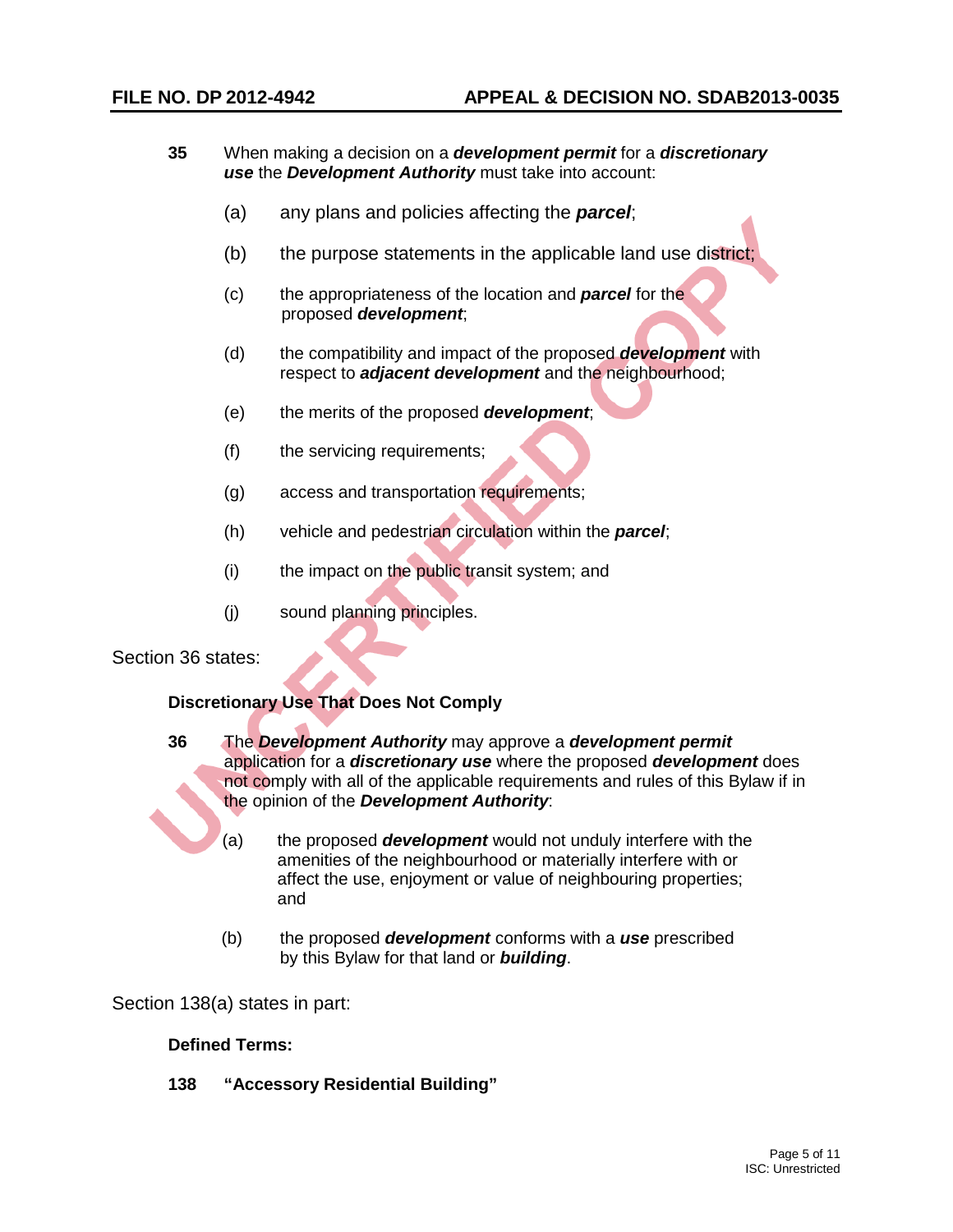- **(a)** means a *building*:
	- (i) that accommodates a *use* that is subordinate to the main residential *use* on a *parcel*; and
	- (ii) that is not attached to a **Dwelling Unit** except where the attachment is entirely below *grade* or directly below a *patio.*

$$
(b) - (d) \qquad [\dots]
$$

Section 295.1 states:

**Defined Uses:** 

#### **295.1 "Secondary Suite – Detached Garage"**

**(a)** means a *use*:

 $$ 

- (i) where a second, self-contained **Dwelling Unit** is located in the same *building* as a detached *private garage;* and
- (ii) that is located on the same *parcel* as a **Contextual Single Detached Dwelling** or **Single Detached Dwelling**.

Section 346 states:

## **Restrictions on Use of Accessory Residential Building**

- **346 (1)** The finished floor area of an **Accessory Residential Building**, other than a *private garage,* must not exceed 0.6 metres above *grade*.
	- **(2)** An **Accessory Residential Building** must not be used as a **Dwelling Unit**, unless a **Secondary Suite – Detached Garage** has been approved.
	- **(3)** An **Accessory Residential Building** must not have a *balcony* or rooftop *deck*.
	- **(4)** The area of a *parcel* covered by all **Accessory Residential Buildings** located on a *parcel*, must not exceed the lesser of:
		- (a) the building coverage of the main residential building, or
		- (b) 75.0 square metres;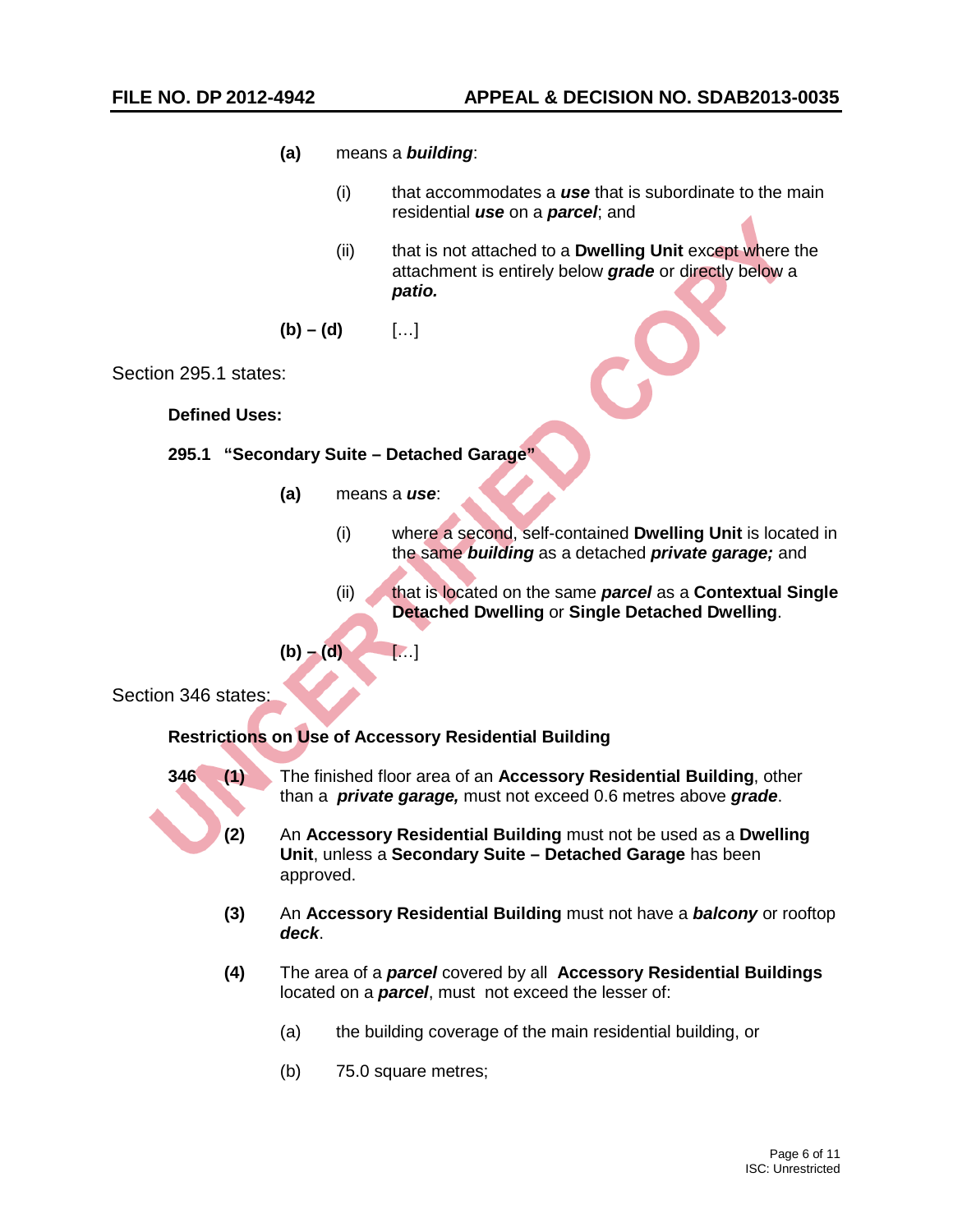- (b) the calculation to determine the area of a parcel covered by **Accessory Residential Buildings** must not include any **Accessory Residential Buildings** with a cumulative *gross floor area* of 10.0 square metres or less.
- **(5)** All roof drainage from an **Accessory Residential Building** must be discharged onto the *parcel* on which the *building* is located.

Section 352(2) states:

#### **Secondary Suite – Floor Area**

**352 (2)** The maximum floor area of a **Secondary Suite – Detached Garage** or **Suite – Detached Garden**, excluding any area covered by stairways, is 70.0 square metres.

Section 353 states:

#### **Secondary Suite – Outdoor Private Amenity Space**

- **353** A **Secondary Suite, Secondary Suite – Detached Garage** and **Secondary Suite – Detached Garden** must have a *private amenity space* that:
	- (a) is located outdoors;
	- (b) has a minimum area of 7.5 square metres with no dimension less than 1.5 metres; and

(c) is shown on a plan approved by the *Development Authority.*

Section 426(*i.1*) lists "Secondary Suite – Detached Garage" as a discretionary use in the R-C2 District.

4 The application proposes to develop a new secondary suite on the second floor of a new detached double car garage at the rear (north end) of a laned parcel. The amenity space for the secondary suite will consist of a balcony that extends the full width of the building along the south side. Large south-facing windows and sliding patio doors open onto the balcony.

5 The proposed development requires the following relaxations of Land Use Bylaw 1P2007:

(a) A relaxation of section 352(2) of 1.21 square metres or 2 percent for secondary suite floor area; and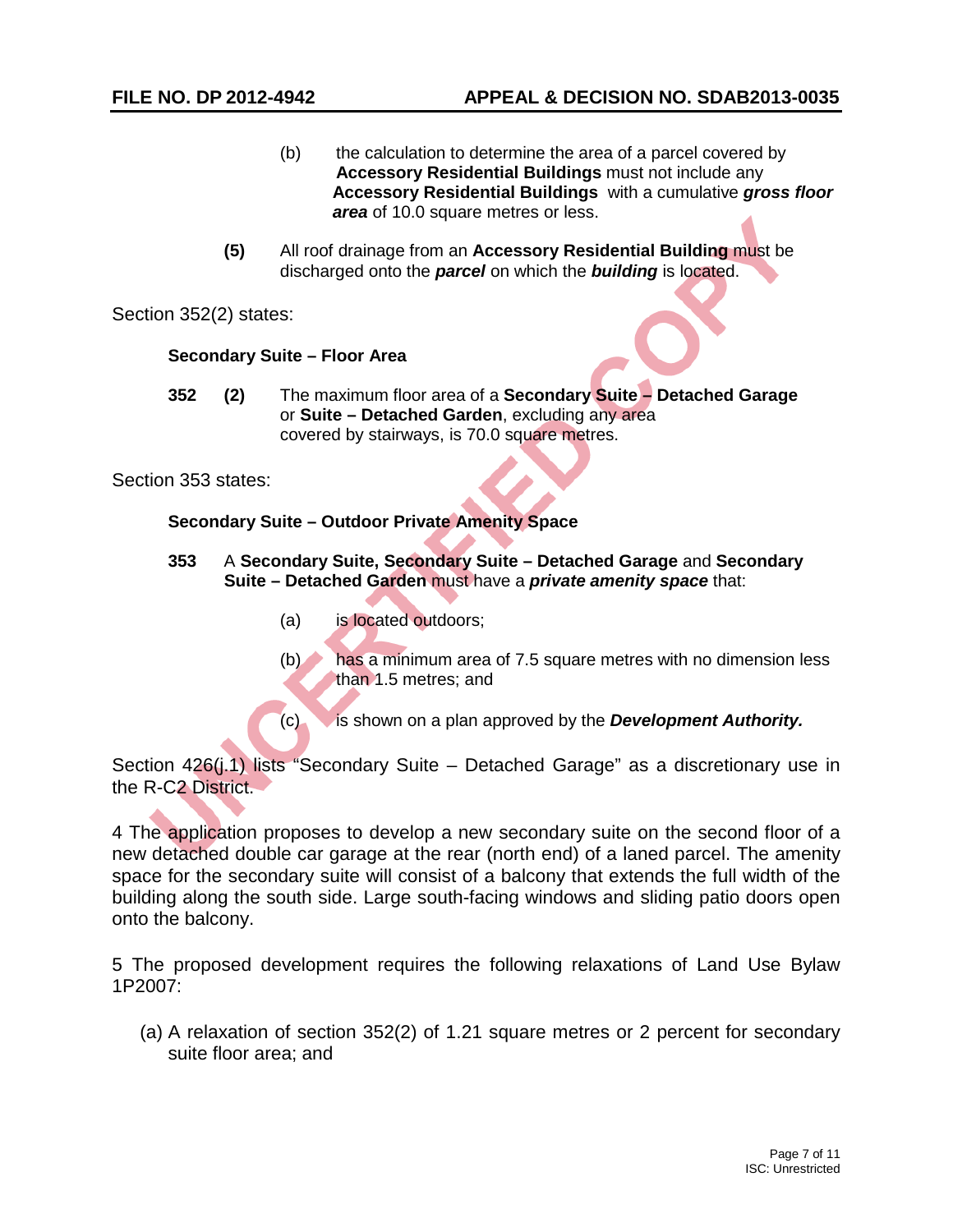(b) Pursuant to section 346(4) a relaxation of 6.94 square metres or 9 percent for parcel coverage by accessory residential buildings;

6 The Development Authority indicated on page 51 of the Board report that a bylaw check retained on file notes an additional relaxation for the balcony on an Accessory Residential Building. However, the Development Authority appears now to be of the opinion that the balcony is not associated with the accessory building; but rather it forms part of the secondary suite. The Development Authority submits that there is no land use bylaw provision which prohibits a balcony on a secondary Suite – Detached Garage, and therefore in its opinion, a relaxation for the balcony is not required.

7 The Board acknowledges the written and oral submissions of all parties, including but not limited to the appellants, applicant and interested/ affected parties, as well as letters and correspondence received regarding the application and appeal.

8 The Board reviewed the context of the proposed development and required Bylaw relaxations, and having regard to sound planning considerations, the merits of the application, the circumstances of the case and the evidence presented.

9 The proposed development is a discretionary use. Therefore, pursuant to Land Use Bylaw 1P2007 the development permit application can either be granted or refused on the basis of sound planning considerations.

10 Pursuant to section 36 of Land Use Bylaw 1P2007 the Development Authority may approve a development permit application for a discretionary use where the proposed development does not comply with all of the applicable requirements and rules of this Bylaw if in the opinion of the Development Authority: (a) the proposed development would not unduly interfere with the amenities of the neighbourhood or materially interfere with or affect the use, enjoyment or value of neighbouring properties; and (b) the proposed development conforms with a use prescribed by this Bylaw for that land or building. On appeal, the Board has the same powers pursuant to section 687(3)(d) of the *Municipal Government Act.*

11 The Board takes into account that the Land Use Bylaw does allow a secondary suite above garages in the subject land use District.

12 Further the Board takes into consideration that the subject parcel is unusually deep. The proposed secondary Suite – Detached Garage, which is located at the rear of the parcel, is also located at the intersection of two rear lanes behind the property. Therefore, the Board finds that due to the unusual size, orientation and location of the parcel, secondary suite development at this location should be designed in a manner, which is sensitive and responsive to the context of the neighbourhood and immediately surrounding properties.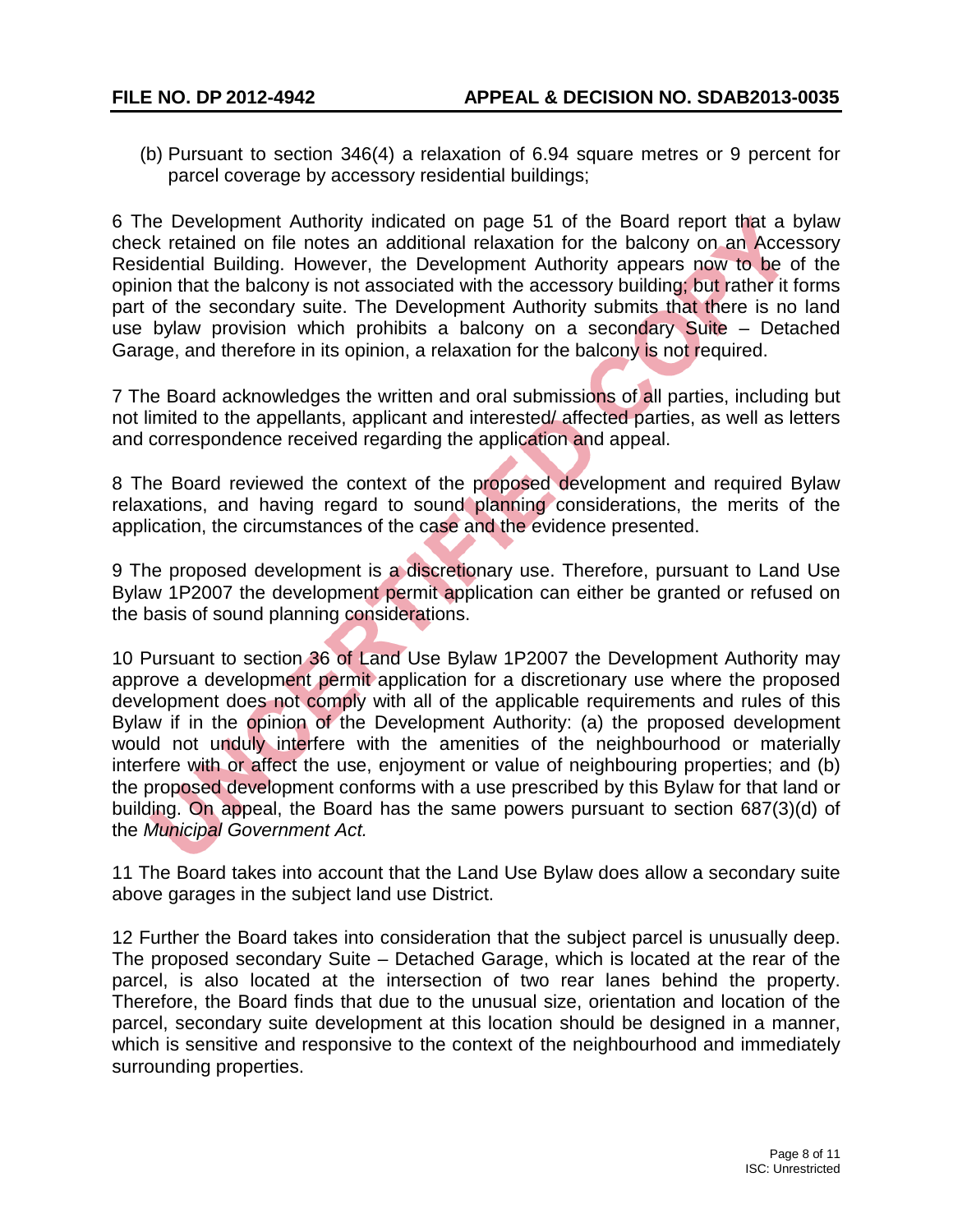13 In particular, because of the significant depth of the subject parcel, the Board finds, based on the evidence, that overlooking from the proposed secondary suite toward adjacent properties on the west and east side of the subject parcel is a factor to be considered.

14 The Board agrees with the appellant that the size of the subject parcel, the orientation of the proposed development on the parcel, the large south-facing second floor balcony and large south-facing second floor windows of the development, as proposed, results in overlooking into adjacent backyards and affects their privacy.

15 In the Board's view Land Use Bylaw 1P2007 offers a generous envelope for secondary suite developments but purposively stipulates specific rules. In that regard, the Board notes the following: Pursuant to section 295.1(a) the use of "Secondary Suite – Detached Garage" means a use: (i) where a second, self-contained dwelling unit is located in the same building as a detached private garage; [...]. Pursuant to 13(112) "private garage" means an accessory residential building or a part of a main residential building which accommodates the storage or shelter of vehicles and includes a carport. Therefore a secondary suite is a "use" located in a garage building which according to Land Use Bylaw 1P2007 is an accessory residential building.

16 In accordance with sections 138 and 295.1 of the Bylaw, it is the Board's opinion that the subject detached garage where the proposed secondary suite is located is an accessory residential building.

17 Pursuant to section 346(3) of the Bylaw, balconies are not allowed on accessory residential buildings.

18 Furthermore, the Board notes that section 346(2) specifically includes the words "unless a Secondary Suite – Detached Garage has been approved". These words are not included in section 346(3). If the drafters of the Land Use Bylaw would have intended to allow a balcony for a secondary suite, it would have specifically said so. It did not do so. Having regard to a purposive and contextual interpretation of section 346 and the plain and ordinary words used in this section in conjunction with sections 13(112), 138 and 295.1, and the scheme of the Land Use Bylaw, the Board finds that balconies are not allowed on an accessory residential building, irrespective whether it contains a secondary suite. The Board agrees that there is no land use bylaw provision that prohibits a balcony associated with a particular use per se, but section 346(3) is clear in the prohibition of balconies on accessory residential buildings.

19 It is also the Board's experience that the Development Authority has not been consistent in its interpretation of the subject Bylaw provisions regarding development permit application for a secondary suite in accessory residential buildings.

20 The Board therefore disagrees with the Development Authority's submission, as indicated on page 51 of the Board report, that the balcony is not associated with the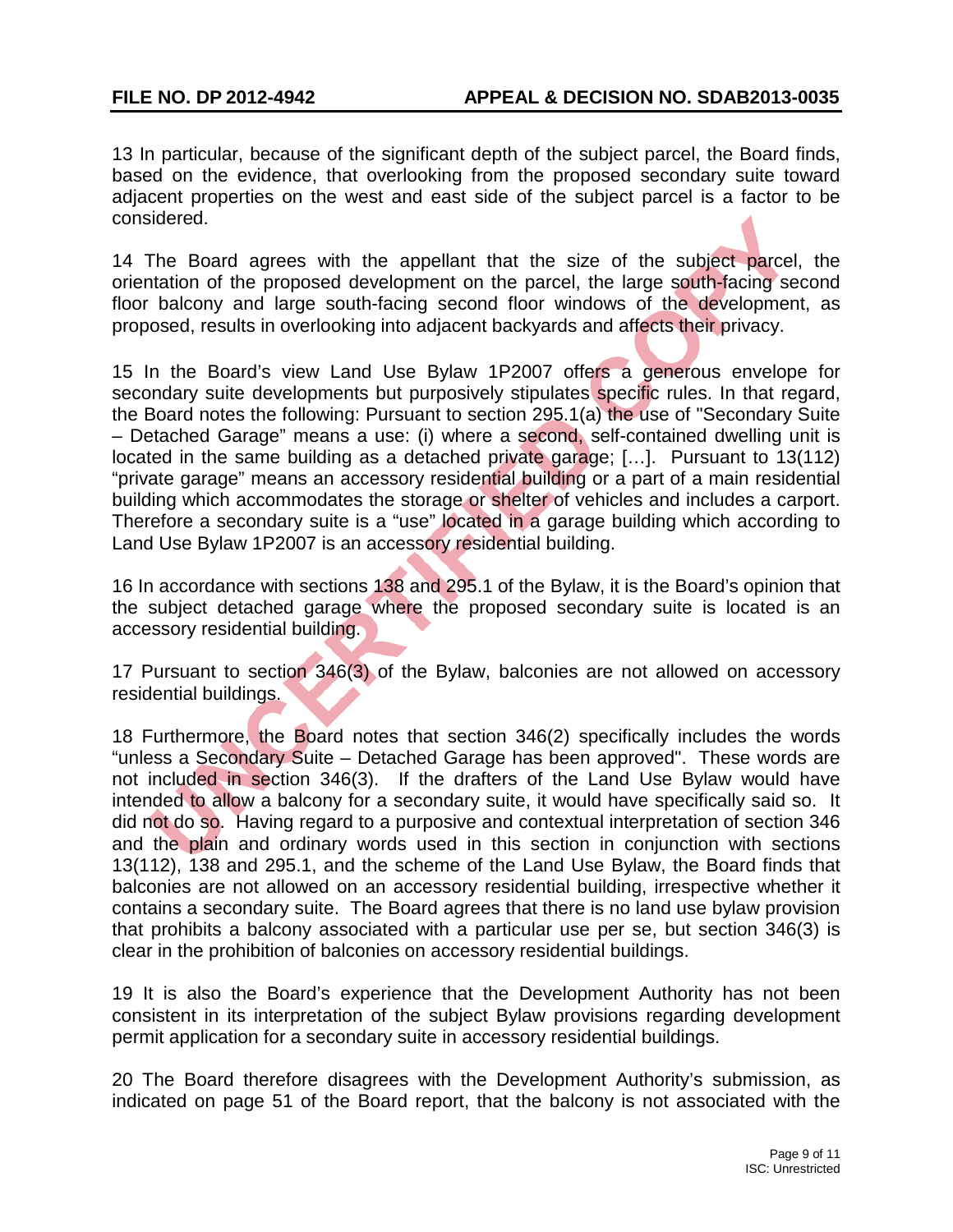accessory building and that there is no land use bylaw provision which prohibits a balcony on a Secondary Suite – Detached Garage.

21 Therefore, the Board finds that the balcony on the proposed development would require a 100 percent relaxation of section 346(3) of the Bylaw

22 Notwithstanding the above, the Board also takes into consideration the following: The balcony on the proposed development provides the required amenity space for the secondary suite. The balcony also serves to improve the appearance of the south façade of the building by breaking up and reducing the visual massing. The appellant and the applicant also agreed at the hearing that if height of the railing surrounding the balcony was raised to 48 inches and constructed of translucent glass or other opaque material, overlooking from inside the secondary suite would be reduced considerably. The appellant and the applicant also agreed at the hearing to plant additional trees along the west property line, and in front of the east end of the balcony, in order to further mitigate overlooking from the balcony into adjacent properties.

23 The Board therefore finds that although the proposed development includes a balcony that would require a 100 percent relaxation, the aforementioned planning reasons, and agreed upon changes to the proposed development in order to mitigate impact on adjacent properties due to potential overlooking, the relaxation is warranted. The Board notes that even if the balcony were removed, there would be considerable potential for overlooking from within the secondary suite because of the number and size of the windows along the south façade.

24 The Board, based on the evidence, therefore finds that the presence of the balcony and the agreed-upon balcony railing consisting of translucent glass or other opaque material would significantly reduce the potential for overlooking from within the secondary suite. The Board also finds it reasonable to maintain the Development Authority's requirement for a 2 metre high privacy screen at both ends of the balcony.

25 Based on the evidence and aforementioned factors, the Board finds that the Bylaw relaxations for secondary suite floor area and parcel coverage are minor and acceptable from a planning perspective. In addition, the Board finds that the Bylaw relaxation for the balcony is acceptable from a planning perspective, as long as the aforementioned agreed-upon changes are made to the development. In the Board's opinion this relaxation, although large in magnitude, will have no negative impact on the adjacent properties and meets the criteria of section 687(3)(d) of the *Municipal Government Act.*

26 Accordingly, pursuant to section 687(3)(d) of the *Municipal Government Act,* the Board determines that the proposed development and required relaxations would not unduly interfere with the amenities of the neighbourhood, or materially interfere with or affect the use or enjoyment of neighbouring parcels of land